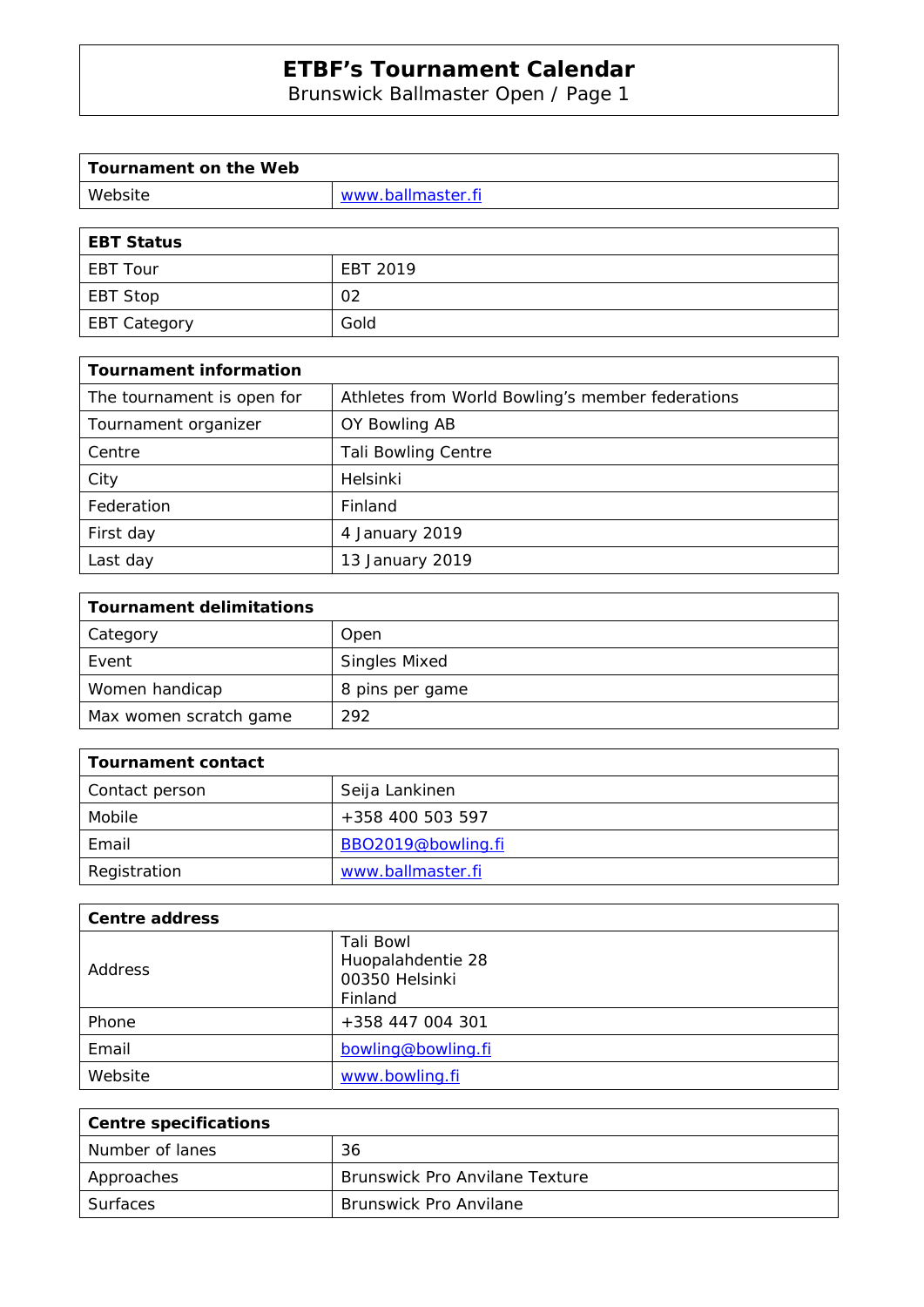Brunswick Ballmaster Open / Page 2

| Pin decks          | Brunswick Anti s Kid                     |
|--------------------|------------------------------------------|
| <b>Pin setters</b> | <b>Brunswick GSX</b>                     |
| Pins               | <b>Brunswick Max</b>                     |
| Score system       | <b>Brunswick Vector with Vector Plus</b> |

| <b>Dressing specifications</b> |                            |
|--------------------------------|----------------------------|
| Oil machines                   | <b>Brunswick Envoy</b>     |
| Oil                            | To be decided              |
| Cleaner                        | To be decided              |
| Pattern prepared by            | <b>Tali Bowling Centre</b> |
| Dressing done by               | <b>Tali Bowling Centre</b> |

| <b>Prize money specifications</b> |                                                                                                                                                                                                                                                                                   |
|-----------------------------------|-----------------------------------------------------------------------------------------------------------------------------------------------------------------------------------------------------------------------------------------------------------------------------------|
| Prize fund status                 | Fixed                                                                                                                                                                                                                                                                             |
| Tax on prizes                     | <b>Yes</b>                                                                                                                                                                                                                                                                        |
|                                   | As a consequence of the Finnish tax regulations, there will be<br>a tax on prize money for non-Finnish participants. The tax,<br>which is 15% of any prize, will be deducted from the prizes by<br>the organizer.                                                                 |
| Tax rules                         | Anyhow, an exception exists for US citizens competing in Fin-<br>land, since their income is free from Finnish tax, if the total of<br>one person's income does not exceed 20.000 USD over the<br>tax year. If this limit is passed, then the whole sum is liable<br>to taxation. |

| Prize money expressed in € |                      |
|----------------------------|----------------------|
| <b>Position</b>            | <b>Singles Mixed</b> |
| Position 1                 | 10.000               |
| Position 2                 | 6.000                |
| Position 3                 | 4.000                |
| Position 4                 | 4.000                |
| Position 5-6               | 2.500                |
| Position 7-8               | 2.200                |
| Position 9-10              | 2.000                |
| Position 11-12             | 1.800                |
| Position 13-14             | 1.600                |
| Position 15-16             | 1.500                |
| Position 17                | 1.300                |
| Position 18                | 1.200                |
| Position 19                | 1.100                |
| Position 20-36             | 1.000                |
| Position 37-48             | 800                  |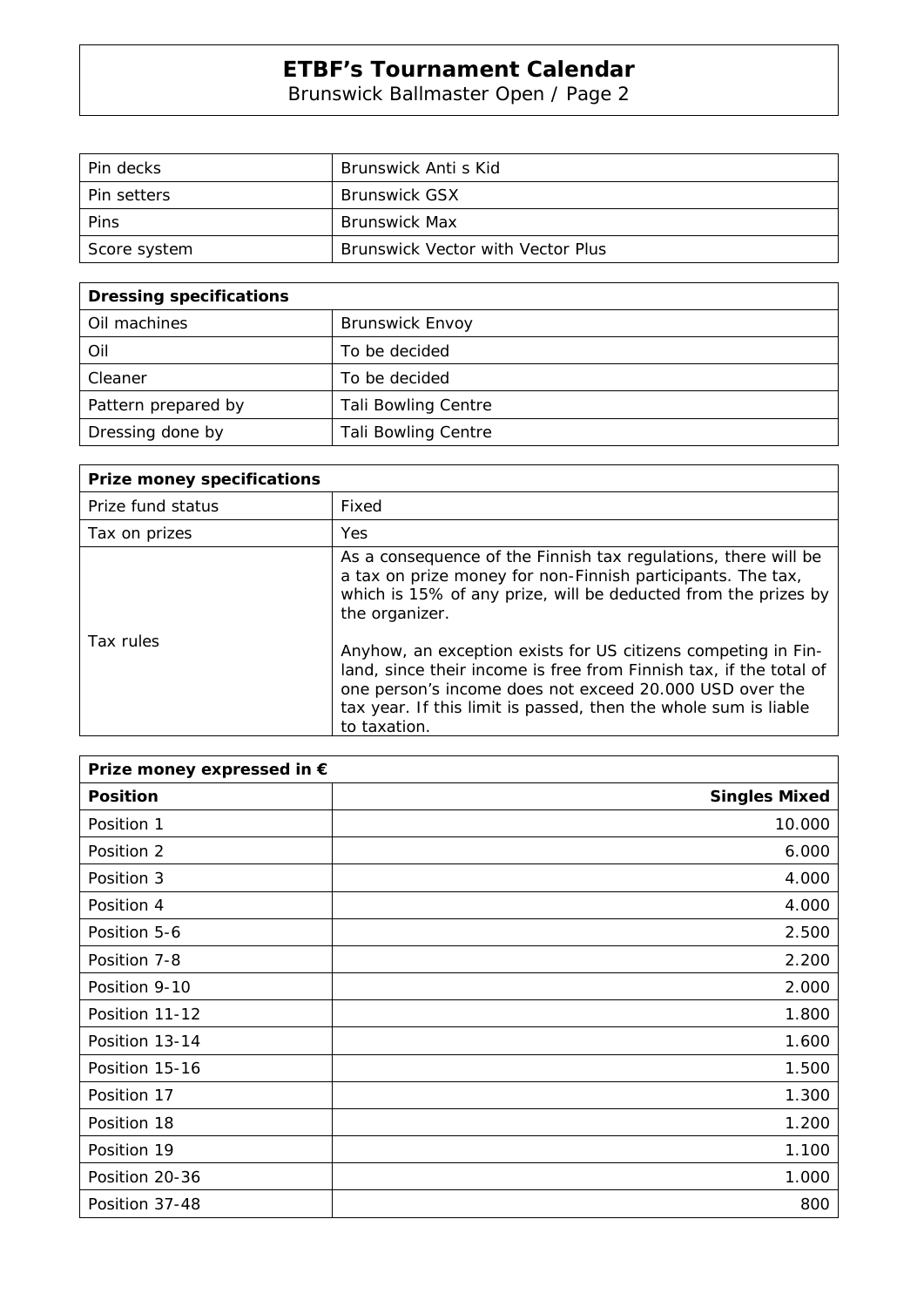Brunswick Ballmaster Open / Page 3

| First 300 game or high game | 3.000  |
|-----------------------------|--------|
| 300 game/high game          | 2.000  |
| 250eXtra winner             | 1.000  |
| No250eXtra winner           | 300    |
| Total                       | 83.700 |
|                             |        |

## **Tournament format**

**Qualification** 

Entries and re-entries, 6 games

#### **Desperado Squad**

Desperado squad, 1 game

## **48 athletes will qualify for the final steps**

A: Top 40 from the general standing

- B: Top 2 from a separate standing in squad 9-10
- C: Top 3 from a separate standing in squad 1-8
- D: Top 3 from the desperado squad

An athlete will qualify only once and always in the listed order starting from A

## **Seeding for the final step 1-2**

Athletes positioned 1-12 in the general standing will qualify for the final step 2 All other qualified athletes will play in the final step 1

#### **Final step 1**

36 athletes will play 6 games starting from scratch Top 24 will qualify for the final step 2 Athletes not continuing will be ranked 37-48 according their positions in the final step 1

## **Final step 2**

36 athletes will play 8 games starting from scratch Top 16 will qualify for the final step 3, seeded 1-16 Athletes not continuing will be ranked 17-36 according their positions in the final step 2

#### **Division in groups for step 3**

The 16 remaining athletes will be divided in two groups as follows: Group A will include athletes seeded 1, 4, 5, 8, 9, 12, 13 and 16 in step 2 Group B will include athletes seeded 2, 3, 6, 7, 10, 11, 14 and 15 in step 2

## **Final step 3**

Both groups will play a Round Robin with the pin fall from step 2 carried forward There will be 7 one game matches in the Round Robin

After the conclusion of each match in all 7 rounds, bonus points will be added to the score total as follows: 30 points for a won match and 15 points for a tied match

Each group will end step 3 with a separate standing including an accumulated total of the score of the 8 games in step 2, the score of the 7 games in step 3 and all won bonus points in the Round Robin matches

From both groups the two highest positioned athletes will qualify for the final step 4

Athletes not continuing will be ranked as follows: The two athletes positioned 3 in the groups will be ranked 5 and 6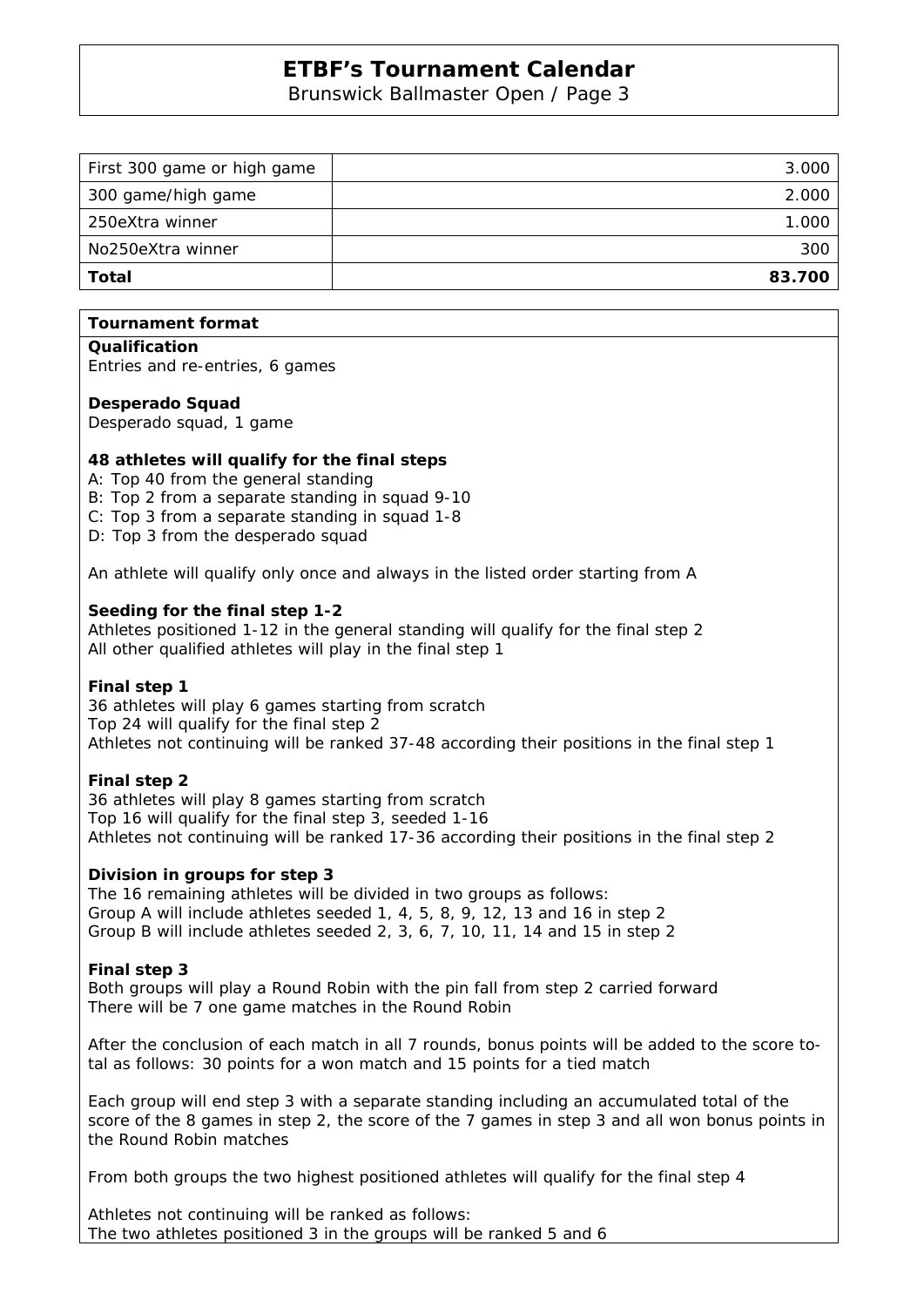Brunswick Ballmaster Open / Page 4

The two athletes positioned 4 in the groups will be ranked 7 and 8 Etc. down to position 15 and 16

The internal ranking between the two athletes with the same position number in each their group will be decided by ranking the athlete with highest seeding number first.

## **Final step 4**

There will be 2 one game Semi Final matches, both starting from scratch

Semi Final 1

The athlete positioned 1 in group B vs. the athlete positioned 2 in group A The winner of the match continues to the final step 5

#### Semi Final 2

The athlete positioned 1 in group A vs. the athlete positioned 2 in group B The winner of the match continues to the final step 5

The internal ranking between the two losing athletes will be decided by ranking the athlete with highest seeding number first.

## **Final Step 5**

Two athletes will play a one game match, starting from scratch The looser of the match will be ranked 2 The winner of the match will be ranked 1

## **Tournament tie rules**

#### **Qualification**

The highest positioned athlete will be the athlete scoring the highest last game. If a tie still exists, the highest positioned athlete will be the athlete with the highest second last game etc.

#### **Desperado**

A tie influencing who will qualify for the first final step will be broken by playing a  $9<sup>th</sup>$  and 10<sup>th</sup> frame roll off, repeated until the tie is broken.

#### **Final Step 1-3**

Ties influencing who will qualify for the next final step, and ties for any of the first 2 positions in each group of step 3, will be broken by playing a  $9<sup>th</sup>$  and  $10<sup>th</sup>$  frame roll off, repeated until the tie is broken.

In all other tie situations in step 1-3, a procedure similar to the procedure for the qualification will be followed. When games are compared in the final step 3, bonus points won in the matches are not taken into consideration.

#### **Final Step 4-5**

In case of a tie in any match, a one ball roll off on a full set of pins will be played, repeated until the tie is broken.

#### **The Brunswick Ballmaster Open 300eXtra**

The Brunswick Ballmaster Open 300eXtra (BBO300eXtra) is open only for all Brunswick Ballmaster Open participants. The total fixed price money in BBO300eXtra is 6.300  $\epsilon$ .

The entry fee for entering into the Brunswick Ballmaster Open 300eXtra is  $\epsilon$  10. One entry fee covers one 6 game qualification or one game desperado squad. The entry fee also covers a bowler games in the final if he/she enter the 300eXtra competition in the squad he/she qualify for the final.

Eventually games played before the athlete enters the BBO300eXtra are not valid in the com-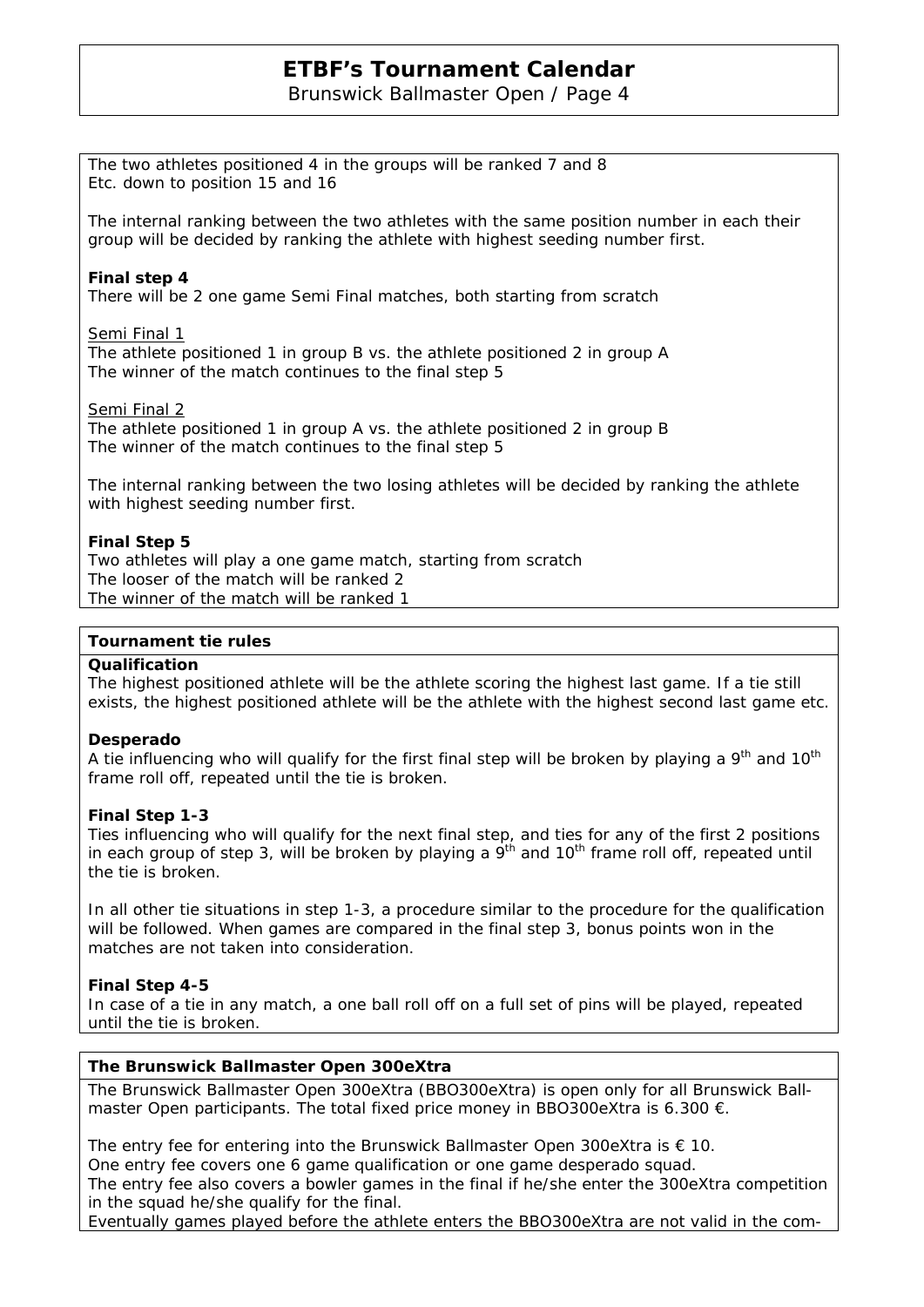Brunswick Ballmaster Open / Page 5

## petition.

Eventually games played in squads, where the athlete does not enter the BBO300eXtra, are not valid in the competition.

An athlete cannot pay an entry fee just before the final, to participate in Brunswick Ballmaster Open 300eXtra at the final day.

#### **300 games in BBO300eXtra in qualification, desperado or in the final step 1 to 5**  First 300 game:

If there are no more 300 games, the first 300 game will win 5.000  $\epsilon$ .

If there are more 300 games, the first 300 game will win 3.000  $\epsilon$ .

If there will be more 300 games, the bowler who made the first 300 game will play in the roll off for  $2.000 \in$  (see the tie rules below).

Next 300 game(s):

All bowlers who make a 300 game will play a roll off for 2.000  $\epsilon$ .

If there is no 300 game in the BBO300eXtra in any phase, the  $5.000 \in \text{will}$  be split among bowlers scoring the highest game in the BBO300eXtra in any phase.

## **Tie rules**

A one ball roll off with a full set of pins will be played, repeated until the tie is broken. If more than two bowlers takes part in the roll off and there is a tie in the roll off, only bowlers, who tie with the highest score, will continue to the next roll off.

The roll off will be played after the TV finals of the Brunswick Ballmaster Open and on the TVpair.

The playing order will be chosen by the athlete who rolled the first 300 game.

In case of further ties, the order will be reversed for each round.

All athletes will shoot on the same lane.

The lane will be chosen by the Tournament Director.

If there are more rounds in the roll off, the lane will be alternated on each round.

Athletes have two practice balls on both lanes.

Practice lanes will be available on a lane specified by the organizer before the roll off.

## **250eXtra roll off finals**

All athletes entering the 300eXtra in squads 1 to 13 are automatically included in the 250eXtra competition for no additional fee.

All athletes who bowl one or more scratch games of 250 or higher will play a roll off. The winner of the roll off will be awarded  $\epsilon$  1.000. The lane draw for the roll of is done by the organizer.

The athlete will play the first 3 roll off rounds at the same lane.

If there are still more than 24 athletes left back in the roll off, they will bowl at the same lane until there is 24 athletes or less left back.

The roll offs will be played on Friday 11 January at 21.00.

There will be no lane maintenance before the roll offs.

## 1<sup>st</sup> roll off

All athletes included will bowl a one ball roll off on a full set of pins. Athletes scoring 8 pins or more will continue to the next roll off.

If there are no score of 8 pins or higher, the athletes who are tied at the highest score, will continue to the next roll off.

## 2<sup>nd</sup> roll off

All athletes included will bowl a one ball roll off on a full set of pins. Athletes scoring 9 or more will continue to the next roll off.

If there are no score of 9 pins or higher, the athletes who are tied with the highest score, will continue to the next roll off.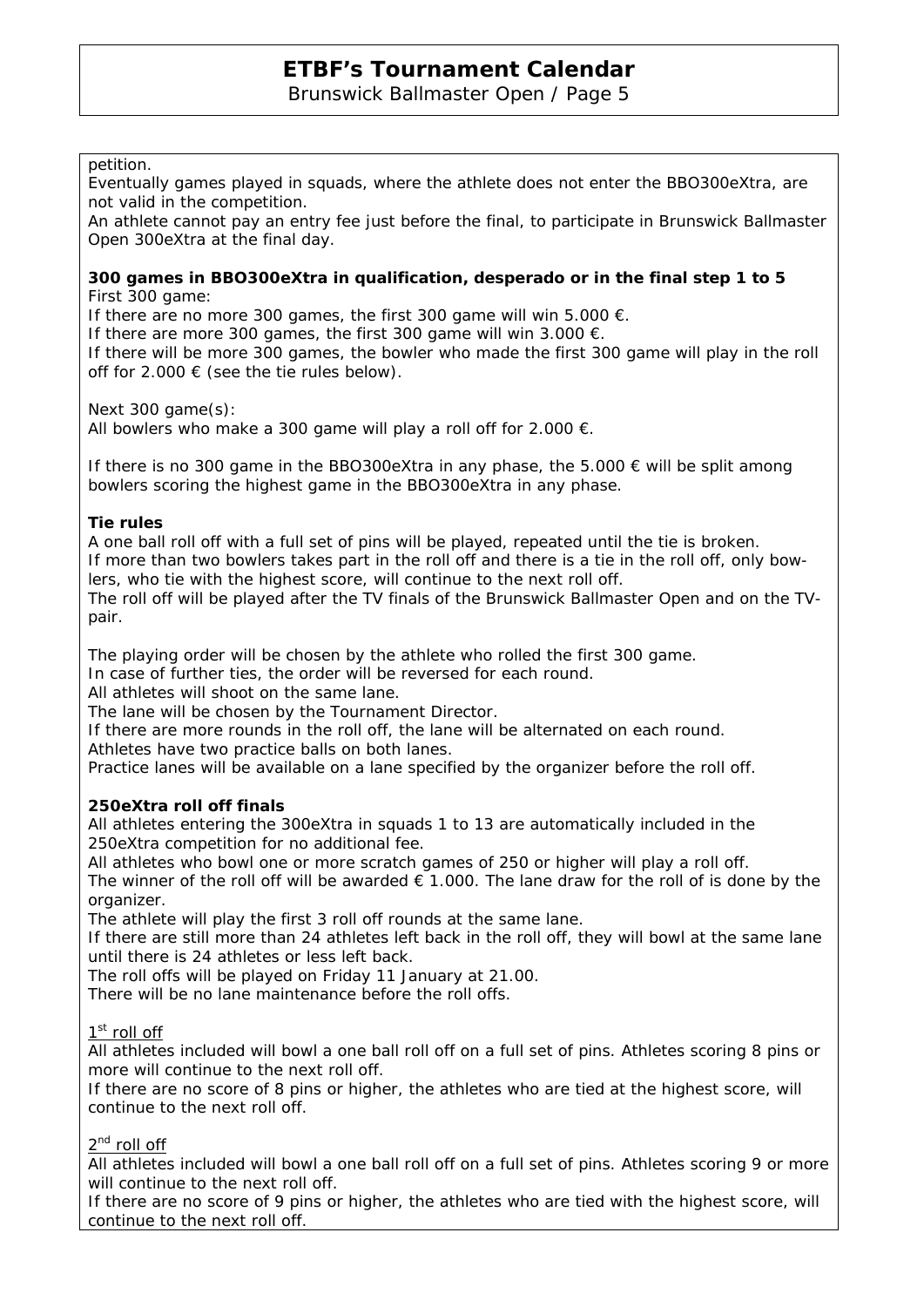Brunswick Ballmaster Open / Page 6

## $3<sup>rd</sup>$  roll off and further in case where more than 24 athlete continue

All athletes included will bowl a one ball roll off on a full set of pins.

Athletes scoring strikes will continue to the next roll off.

If no strike is scored the, athletes who are tied with the highest score, will continue to the next roll off.

## 4<sup>th</sup> roll off and further

If the number of athletes is 24 or less, a new lane draw is made by the organizer.

All athletes included will bowl a one ball roll off on a full set of pins.

Athletes scoring a strike will continue to the next roll off.

If no strikes are scored, the athletes who are tied with the highest score will continue to the next roll off.

For the next roll off the athlete move one lane to the right.

The winner will be the winner of the last roll off.

## **No250eXtra roll off finals**

All athletes entering the 300eXtra in squads 1 to 10 are automatically included in the No250eXtra competition for no additional fee.

All athletes who are NOT bowling a scratch game of 250 or higher will play a roll off. The winner of the roll off will be awarded  $\epsilon$  300.

The lane draw for the roll of is done by the organizer.

The athlete will play the first 3 roll off rounds at the same lane.

If there are still more than 24 athletes left back in the roll off, they will bowl at the same lane until there is 24 athletes or less left back.

The roll offs will be played on Thursday 10 January at 22.00.

There will be no lane maintenance before the roll offs.

## 1<sup>st</sup> roll off

All athletes included will bowl a one ball roll off on a full set of pins.

Athletes scoring 3 pins or less will continue to the next roll off.

In every roll off, a ball hitting no pins at all are calculated as a strike.

If there are no score of 3 pins or less, the athletes who are tied at the lowest score, will continue to the next roll off.

2<sup>nd</sup> roll off

All athletes included will bowl a one ball roll off on a full set of pins. Athletes scoring 2 or less will continue to the next roll off. If there are no score of 2 pins or less, the athletes who are tied at the lowest score, will continue to the next roll off.

 $3<sup>rd</sup>$  roll off and further in case where more than 24 athlete continue All athletes included will bowl a one ball roll off on a full set of pins. Athletes scoring one pin will continue to the next roll off. If there are no score of one pin, the athletes who are tied at the lowest score, will continue to the next roll off.

4<sup>th</sup> roll off and further

If the number of athletes is 24 or less, a new lane draw is made by the organizer.

All athletes included will bowl a one ball roll off on a full set of pins.

Athletes scoring one pin will continue to the next roll off.

If there are no score of one pin, the athletes who are tied at the lowest score, will continue to the next roll off.

The winner will be the winner of the last roll off.

**Lane assignments and lane movements**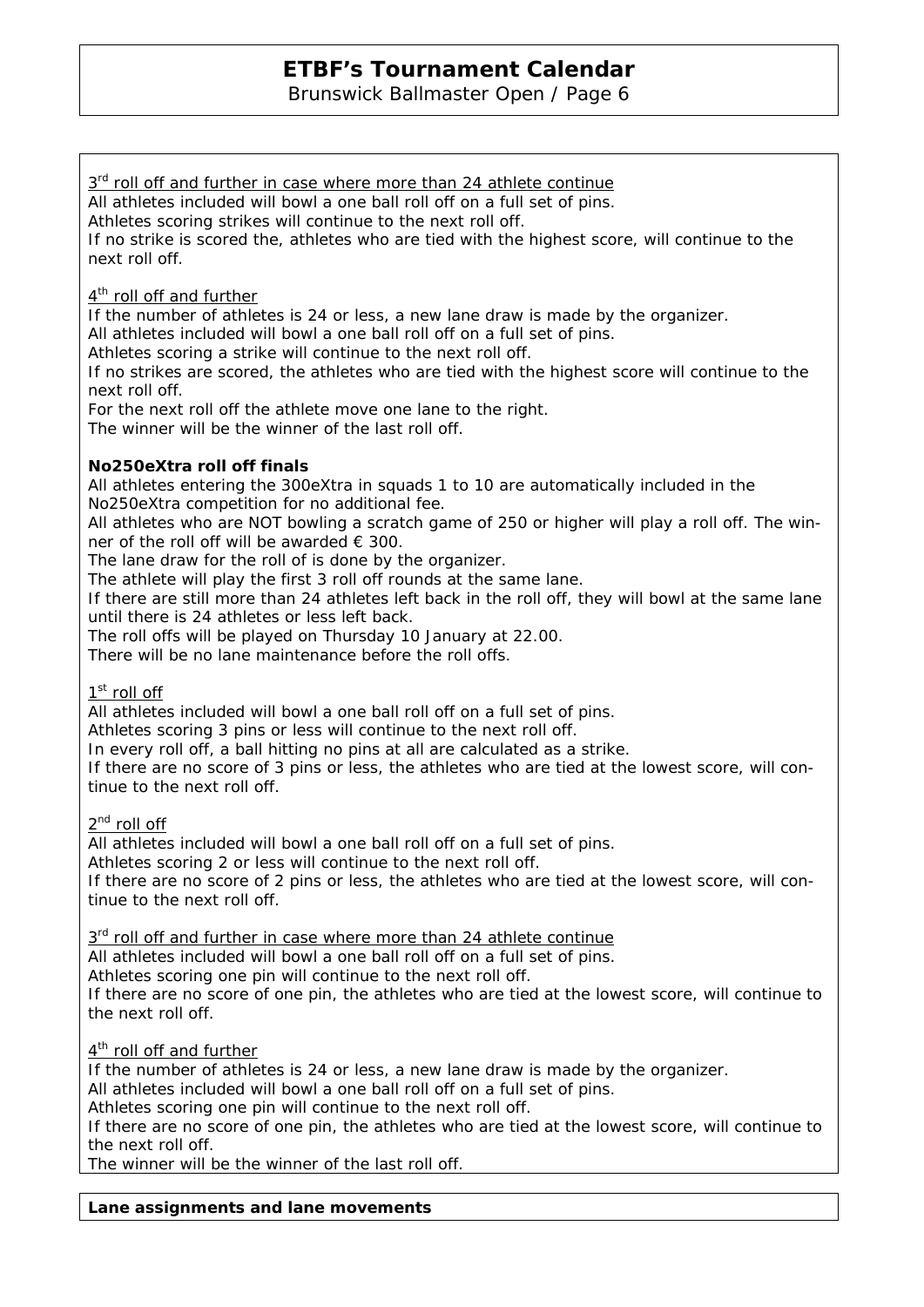Brunswick Ballmaster Open / Page 7

| Lane draws                  | Done by the organizer                                                |
|-----------------------------|----------------------------------------------------------------------|
| Athletes per pair in squads | Four / Three in minor squads                                         |
| Frequency of movement       | After each game                                                      |
| Movement method             | Left lane athletes moves left and right lane athletes moves<br>right |
| Number of lanes to move     | Four lanes (over one pair of lanes)                                  |

| <b>Booking policies</b>    |                                                                                                                                                                 |
|----------------------------|-----------------------------------------------------------------------------------------------------------------------------------------------------------------|
| Booking restriction before | A maximum of three squads can be booked before the tour-<br>nament starts and maximum two of the bookings can be for<br>squads on Friday-Saturday 12-13 January |
| Booking restriction during | Maximum three non-played entries                                                                                                                                |
| Total number of bookings   | Unlimited                                                                                                                                                       |
| Booking cancellations      | Possible, see EBT Rules for late cancellations                                                                                                                  |
| Registration deadline      | 30 minutes before scheduled squad times                                                                                                                         |

| Qualification squads and fees in $\epsilon$ |           |            |             |              |        |                          |  |
|---------------------------------------------|-----------|------------|-------------|--------------|--------|--------------------------|--|
| Squad                                       | Day       | Date       | <b>Time</b> | <b>Spots</b> | E fee  | Re fee                   |  |
| Squad 01                                    | Friday    | 04.01.2019 | 14.00       | 72           | 60-100 |                          |  |
| Squad 02                                    |           |            | 18.00       | 72           | 80-110 | 80-110                   |  |
| Squad 03                                    | Saturday  | 05.01.2019 | 11.00       | 72           | 80-110 | 80-110                   |  |
| Squad 04                                    |           |            | 15.00       | 72           | 80-110 | 80-110                   |  |
| Squad 05                                    | Sunday    | 06.01.2019 | 11.00       | 72           | 80-150 | 80-130                   |  |
| Squad 06                                    |           |            | 15.00       | 72           | 80-150 | 80-130                   |  |
| Squad 07                                    | Wednesday | 09.01.2019 | 11.00       | 72           | 80-150 | 80-130                   |  |
| Squad 08                                    |           |            | 15.00       | 72           | 80-150 | 80-130                   |  |
| Squad 09                                    | Thursday  | 10.01.2019 | 15.00       | 72           | 150    | 130                      |  |
| Squad 10                                    |           |            | 19.00       | 72           | 150    | 130                      |  |
| Squad 11                                    | Friday    | 11.01.2019 | 10.00       | 72           | 150    | 130                      |  |
| Squad 12                                    |           |            | 14.00       | 72           | 170    | 130                      |  |
| Squad 13                                    |           |            | 18.00       | 72           | 170    | 130                      |  |
| Squad 14                                    | Saturday  | 12.01.2019 | 08.00       | 72           | 170    | 130                      |  |
| Squad 15                                    |           |            | 12.00       | 72           | 190    | 150                      |  |
| Squad 16                                    |           |            | 16.00       | 72           | 190    | 150                      |  |
| Desperado                                   |           |            | 19.00       |              | 50     | $\overline{\phantom{a}}$ |  |

A 185-bowler is a bowler with a federation average below 185.

In Squads 1 to 8 all 185-bowlers pay only 80 € in entry or re-entry fee.

A 200-bowler is a bowler with a federation average below 200. In Squads 1 to 8 all 200-bowlers pay only 100 € in entry or re-entry fee.

A senior bowler is a bowler with age of 50 or more or a bowler, who is reaching the age of 50 later during the year of 2019.